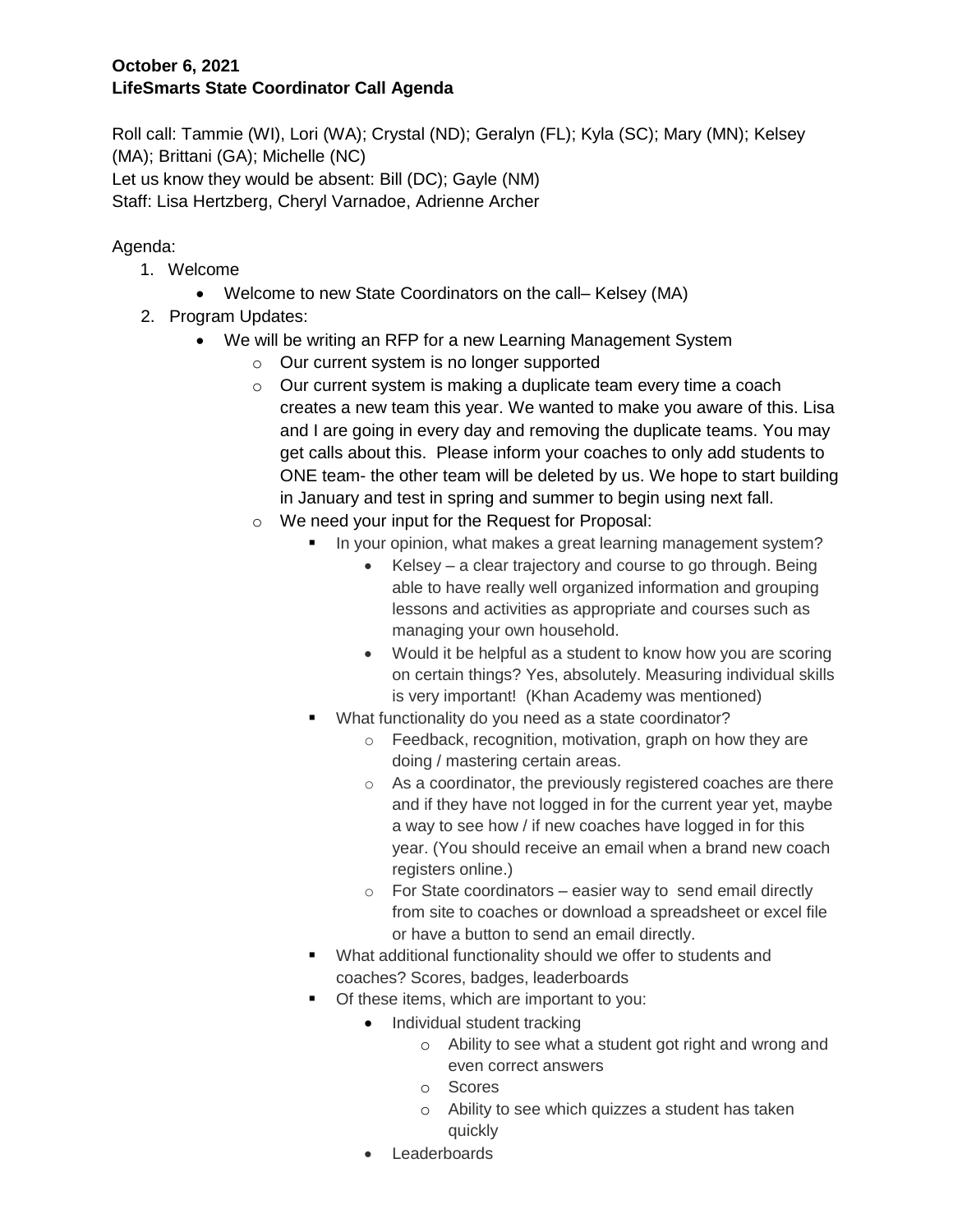- o Tracking teams and individuals nationally and by state
- o State and National Level for TeamSmarts remember a team can only win TeamSmarts award once per LifeSmarts season.
- o Students who score perfect score on topic quizzes
- Messaging directly in the LMS site
- Ability for coaches to review test answers with their team
- Pop quizzes or fun, interactive opportunities like practice matches you could set up with other teams. Yes, more interaction would be great. Especially interaction before National. Students loved the message boards on the platform for last year, but we had to stop some from spamming the boards. Maybe a happy medium – especially for kids and teams headed to the National LifeSmarts Championship.
- Badges or fun virtual swag for students (and what about coaches?) Yes, this is a good idea. How much do we want it to be interactive and track who is around and also their focus? Make sure privacy is respected especially for middle school students. Time log might be good. Gaming aspect. Keeping estimate of time might be great as far as gamer stats and bragging rights. We can build this in.
- Integration
- o Questions and any additional input? Thank you and if you think of anything following the call, please send us a note.
- 3. Web site
- o If you see things that need attention please let us know so that we can address it with the webmaster.
- o We have been actively deleting unused and outdated pages, updating resources, and making changes.
- 4. September TeamSmarts on Health & Safety Results went out in SmartStart yesterday. Our winners are:
	- o Varsity: Biz-e-Teen, Midcities Montessori, Bedford, TX
	- o Junior Varsity: Seek 1st Hour TR, Trailridge Middle School, Shawnee Mission, KS
	- o 4-H: 4-H Explorers, Dorchester County, South Carolina 4-H
	- o FBLA: Canaan\_David\_Savannah, Canaan Schools, Canaan, VT
		- **Each winning team receives a \$100 cash prize**
	- Personal Finance TeamSmarts is now open. Quiz will close on October 31, 2021,

at midnight EST. Cash prize of \$100 will be awarded to the top teams in Varsity,

Junior Varsity, FBLA, FCCLA, 4-H, SkillsUSA and BPA (NEW). For more

information, visit:<http://lifesmarts.org/teamsmarts/>

- o Updated team types:
	- 1. HOSA will no longer be listed for or awarded TeamSmarts. We have done our best to bring them on board, and we are still invited to present at their international conference in Nashville next summer, but they are not actively pursuing a full partnership with us at this time.
	- 2. SkillsUSA is promoting TeamSmarts and at their request, we extended their September deadline until the October 31<sup>st</sup> deadline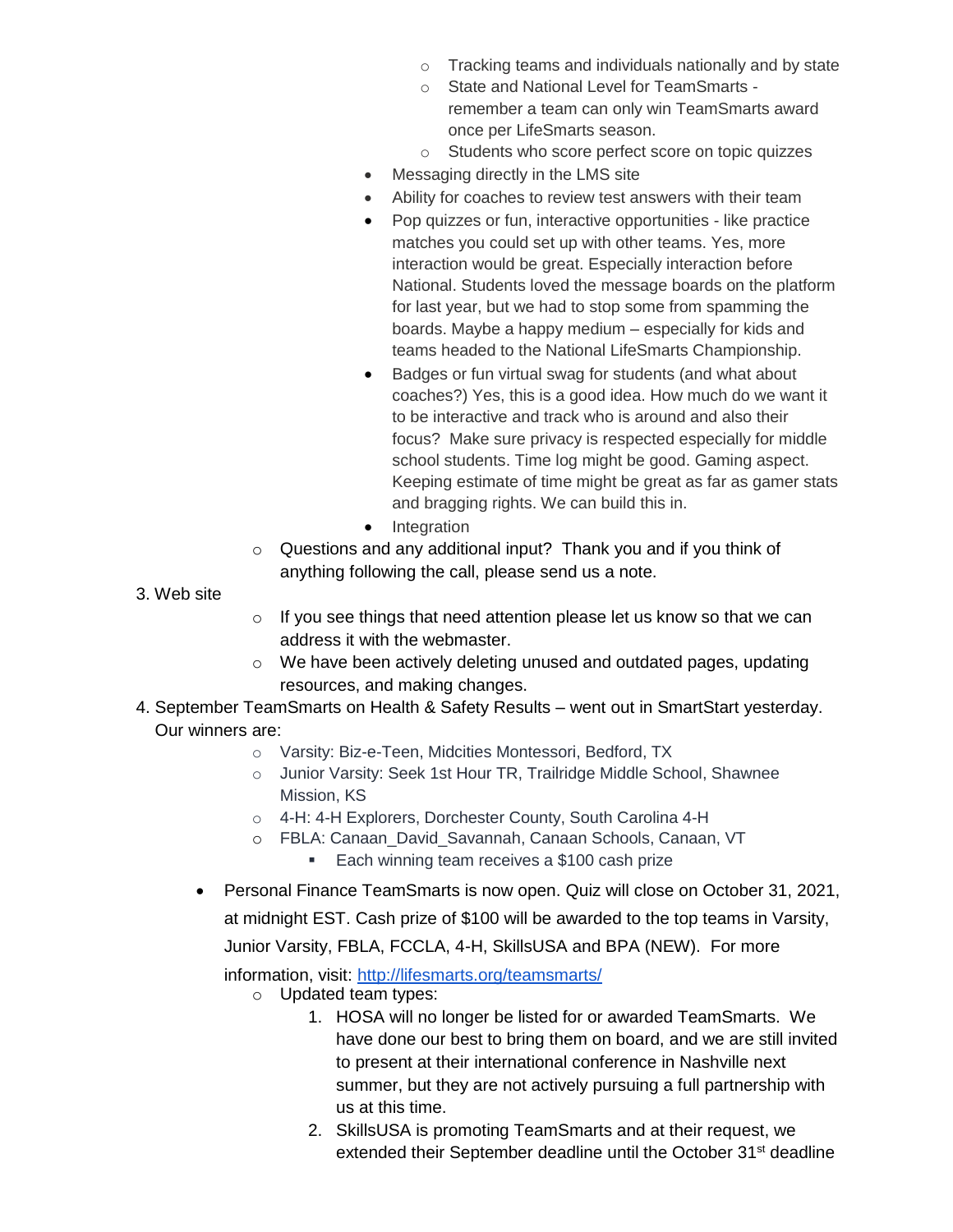when both Health and Safety and Personal Finance will close for those teams. We are excited about expanding our work with them.

- 3. We had a wonderful meeting with Business Professionals of America this week and look forward to partnering with them as we move forward. We will keep you informed as this develops, but we are offering them a chance for TeamSmarts in October and also a chance to apply for Wild Cards to compete at the National LifeSmarts Championship.
- 4. Reminder FCCLA or FBLA have to also register as a Varsity team to take category quizzes for traditional LifeSmarts.
- **5.** FCCLA **-** Round 1 September 15 October 15, 2021
	- Details at [https://lifesmarts.org/fccla/fccla-lifesmarts](https://lifesmarts.org/fccla/fccla-lifesmarts-consumer-knowledge-bowl/)[consumer-knowledge-bowl/](https://lifesmarts.org/fccla/fccla-lifesmarts-consumer-knowledge-bowl/)
- 6. FBLA Fall Competition–October 18 November 12, 2021
	- Details at:<https://lifesmarts.org/FBLA>
- 7. 4-H is listed as Varsity 4-H and JV 4-H. They compete in traditional LifeSmarts but we will be rescheduling the special optional contest for them *hopefully* in December. More details on this are forthcoming.
- 5. Toyota Making Life Easier Scholarship
	- Please publicize with your coaches and students
	- Current high school seniors, college students and grad students who participated in LifeSmarts are eligible
	- Up to \$20,000 per student over their college career
	- Details available at: [https://lifesmarts.org/newsroom/scholarship-opportunity](https://lifesmarts.org/newsroom/scholarship-opportunity-making-life-easier/)[making-life-easier/](https://lifesmarts.org/newsroom/scholarship-opportunity-making-life-easier/)
	- Applications due November 1
	- Apply early- LifeSmarts has to verify our students
	- Help us promote this to deserving LifeSmarts students. We have winners every year!
- 6. Coordinator state pages and Coordinator bios
	- Check your state page and your state teams to be sure you can see everything you need
	- **PLEASE update your dates online as we are fielding many questions and notify Cheryl once this is done. We need a record of your state competition dates. Thank you in advance!**
	- You can list TBA or TBD if you need to but please make sure to provide details as soon as possible.
	- Email your registered coaches. Stay in touch. Let us know if you need an example email to send.
	- Does everyone have their login information? Info has not changed. Reach out if you need help.
	- We are ready to revise the "Meet the State Coordinators page again NOW -- Thank you to those who have sent bios and photos and revisions. If you have not sent yours in, we would love to have yours. List of those we need: Connecticut, Delaware, Kansas, Hawaii (Gloryana), Idaho, Indiana, Illinois, Massachusetts, Nevada, North Carolina, Pennsylvania, Tennessee, Texas, and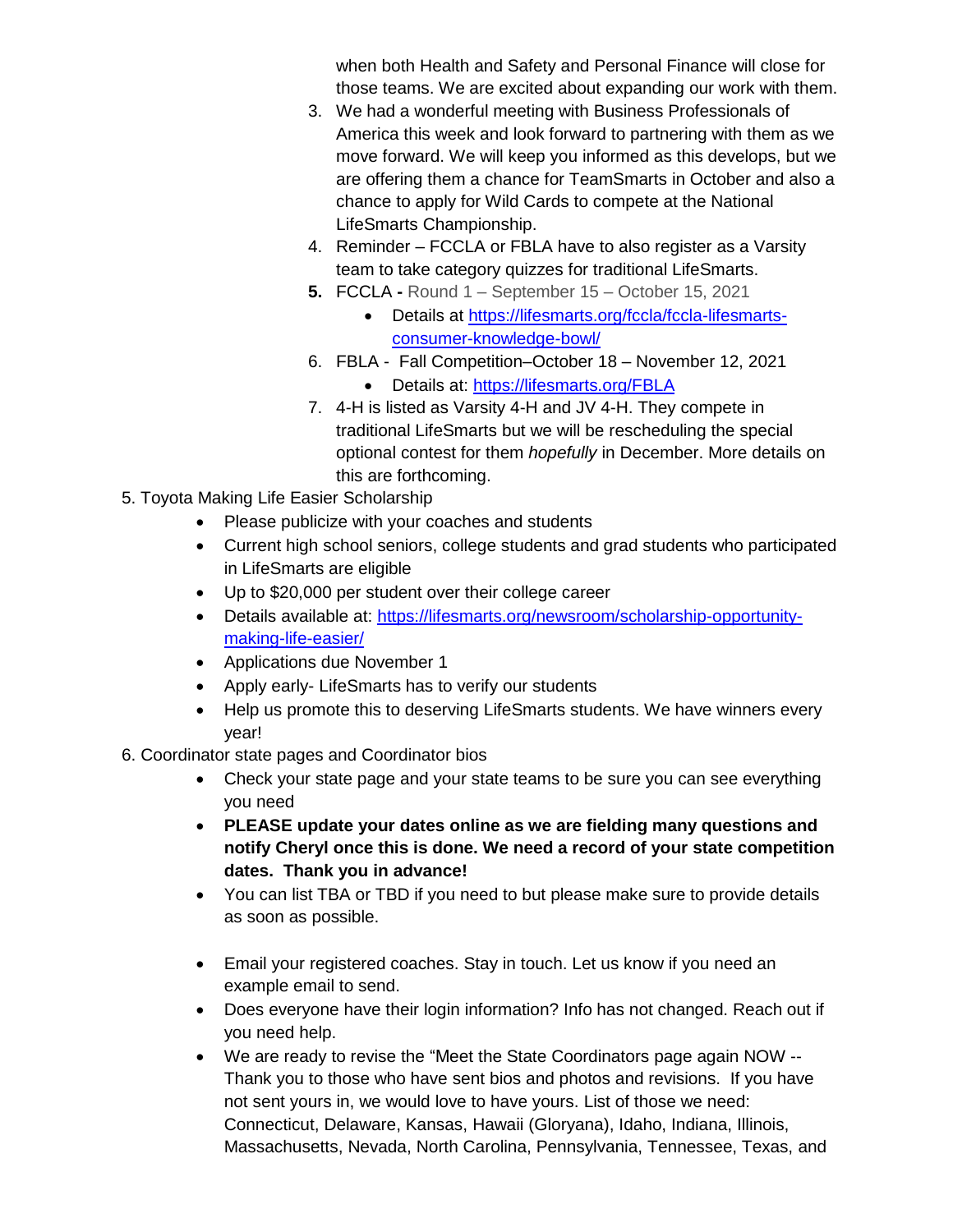Washington. Current Link: [http://lifesmarts.org/the-lifesmarts-team/.](http://lifesmarts.org/the-lifesmarts-team/) We will be updating this ASAP

- Update on Coordinator letters and contracts will be emailed to you to sign by Adrienne. Thanks for your patience as well as your assistance in this process.
- Coordinators can download lots of info from their state coordinators portal in several usable formats. We hope this is helpful!
- 7. Outreach/Events:
	- National 4-H Volunteer Conference workshop taught and exhibit. Potential coaches from many states, military installations, and maybe even a coordinator or two. We hope to have a team from the Navy military youth compete in the National LifeSmarts Championship in 2022!
	- Social media activity: We are very active on Facebook [\(https://www.facebook.com/lifesmarts/?fref=nf\)](https://www.facebook.com/lifesmarts/?fref=nf), Twitter and Instagram (both handles are @LifeSmarts org). Please keep sharing our social media posts and share yours with us!
	- Remind coaches to join the LifeSmarts Coaches Group: <https://www.facebook.com/groups/1288575327928865/?ref=share>
- 8. Wild Card Bid Process:
	- Process has been updated and posted:<https://lifesmarts.org/wild-cards/>
	- We will share in SmartStart and in weekly TeamSmarts. The deadline for 4-H, FCCLA and FBLA Wild Card Bid applications is January 31, 2022. The Varsity deadline is March 1, 2022.
	- Basics: At least 5 spots, but we hope to award 10. Similar process to past years. We have provided suggested topics we want to see their powerpoints or prezis developed on. We may add additional extra invites but they would not receive a travel stipend.
- 9. Update on new lessons and upcoming projects:
	- $\circ$  Post-secondary education and buying a used car lessons went live on the site October 1 and were announced with a press release October 4. These new lessons will provide a lot of questions to competition this year. Thanks to Toyota for sponsoring these!
	- o Upcoming:
		- Intuit simulations connected to a new lesson on income taxes (Turbo Tax) and our budgeting lesson (Mint).
		- A creative poster contest kicking off in November with UL on the subject of counterfeit goods. We are partnering with their Be Safe Buy Real anti-counterfeiting project. There will be individual and team prizes for the best posters.
		- **Lots to come around privacy and security in December!**
		- And a new mentoring opportunity with Facebook Get Digital in 2022.
	- o Questions?
- 10. Is there a need for a particular coaches webinar?
	- Help us by sharing needed topics.
	- In the past we have done the Wild Card process, community service projects, etc.
	- Let us know what would be helpful to you and your coaches.
- 11. Reviewing Questions
	- UPDATE: Questions will be sent out to reviewers later this month thanks in advance!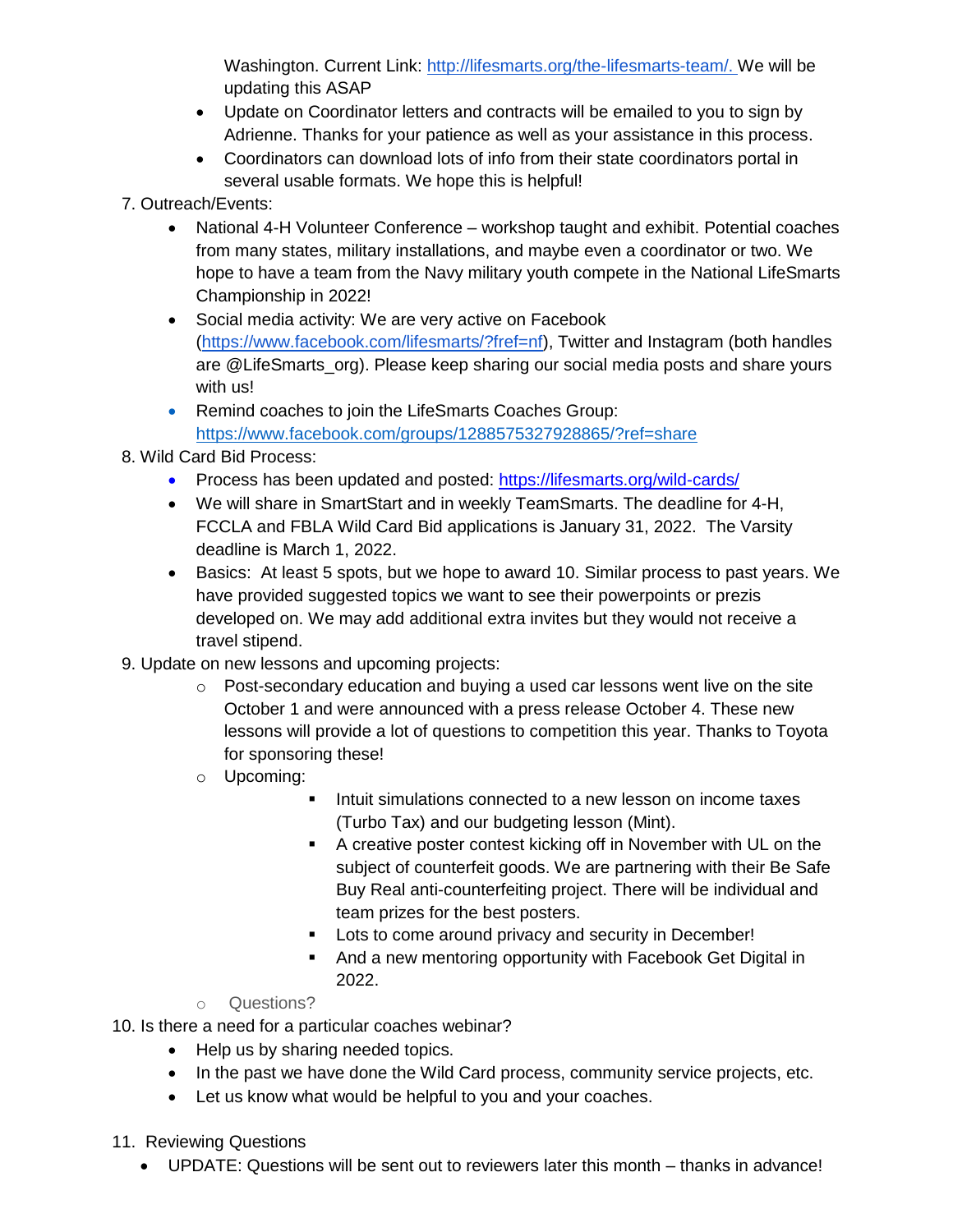- 12. Next month we will again meet by Zoom. A reminder will be sent but info is below:
	- LifeSmarts State Coordinator Meeting
	- Nov 3, 2021 03:00 PM Eastern Time (US and Canada)
	- Join Zoom Meeting[:https://us06web.zoom.us/j/83690393968pwd=SHptMVd0ZzdhT0x6Zi83d3NQZ3](https://us06web.zoom.us/j/83690393968?pwd=SHptMVd0ZzdhT0x6Zi83d3NQZ3pJdz09) [pJdz09](https://us06web.zoom.us/j/83690393968?pwd=SHptMVd0ZzdhT0x6Zi83d3NQZ3pJdz09)
	- Meeting ID: 836 9039 3968
	- Passcode: 763404

13. Thanks to each of you for all you do! Happy Halloween! (enjoy the infographic below!)